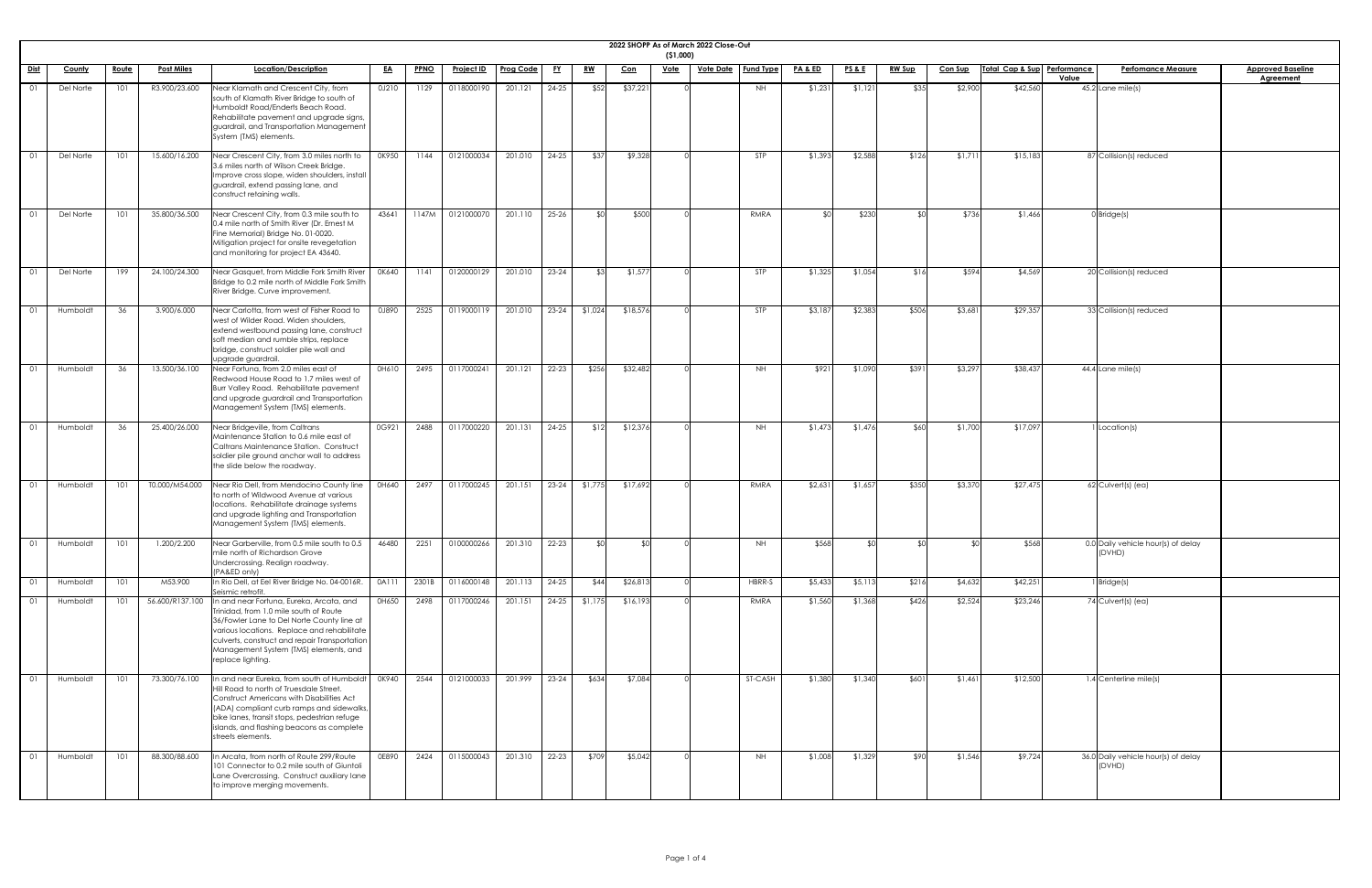|             |               |              |                   |                                                                                                                                                                                                                                                                                                                                    |           |             |                   |                  |           |            |            | (51,000)    | 2022 SHOPP As of March 2022 Close-Out |           |                    |                 |               |                |                             |                                    |                                              |
|-------------|---------------|--------------|-------------------|------------------------------------------------------------------------------------------------------------------------------------------------------------------------------------------------------------------------------------------------------------------------------------------------------------------------------------|-----------|-------------|-------------------|------------------|-----------|------------|------------|-------------|---------------------------------------|-----------|--------------------|-----------------|---------------|----------------|-----------------------------|------------------------------------|----------------------------------------------|
| <u>Dist</u> | <b>County</b> | <u>Route</u> | <b>Post Miles</b> | Location/Description                                                                                                                                                                                                                                                                                                               | <u>EA</u> | <b>PPNO</b> | <u>Project ID</u> | <b>Prog Code</b> | <u>FY</u> | <u>RW</u>  | <u>Con</u> | <u>Vote</u> | <u>Vote Date</u>                      | Fund Type | <u>PA &amp; ED</u> | <b>PS&amp;E</b> | <u>RW Sup</u> | <b>Con Sup</b> | Total Cap & Sup Performance | <b>Perfomance Measure</b><br>Value | <b>Approved Baseline</b><br><b>Agreement</b> |
|             | Humboldt      | 101          | 125.200/125.600   | Near Orick, from 0.9 mile south to 0.5 mile<br>south of South Prairie Creek Park<br>Undercrossing. Improve curves and<br>roadway cross slope, widen shoulders, and<br>improve drainage.                                                                                                                                            | OK150     | 2536        | 0120000035        | 201.010          | $23 - 24$ | \$1,035    | \$5,663    |             |                                       | STP       | \$1,777            | \$1,928         | \$224         | \$2,826        | \$13,453                    | 36 Collision(s) reduced            |                                              |
| 01          | Humboldt      | 169          | 15.100/33.800     | Near Weitchpec, from 0.6 mile east of<br>Pecwan Creek Bridge to Route 96 at various<br>locations. Rehabilitate drainage systems.                                                                                                                                                                                                   | 0H410     | 2487        | 0117000169        | 201.151          | $23 - 24$ | \$474      | \$5,606    |             |                                       | RMRA      | \$2,499            | \$1,121         | \$1,397       | \$1,718        | \$12,815                    | 50 Culvert(s) (ea)                 |                                              |
|             | Humboldt      | 254          | 0.000/43.000      | Near Weott and Miranda, from north of<br>Route 101 to 1.9 miles north of Holmes Flat<br>Road at various locations. Rehabilitate<br>culverts, reduce sediment loads to South<br>Fork Eel River, and remove fish passage<br>barriers                                                                                                 | 0H240     | 2484        | 0117000140        | 201.151          | $25 - 26$ | \$700      | \$23,757   |             |                                       | RMRA      | \$4,477            | \$2,692         | \$1,069       | \$4,025        | \$36,720                    | 55 Culvert(s) (ea)                 |                                              |
|             | Humboldt      | 254          | 0.800/21.000      | Near Phillipsville and Weott, from south of<br>Chimney Tree Gift Shop to south of Bull<br>Creek Flats Road. Rehabilitate drainage<br>systems and reduce sediment loads to<br>South Fork Eel River.                                                                                                                                 | OH241     | 2518        | 0118000196        | 201.151          | $23 - 24$ | \$550      | \$2,685    |             |                                       | RMRA      | \$1,365            | \$1,066         | \$254         | \$1,069        | \$6,989                     | 17 Culvert(s) (ea)                 |                                              |
|             | Humboldt      | 254          | 4.400/4.600       | Near Miranda, from 0.4 mile to 0.2 mile<br>south of Maple Hills Road. Stabilize slope<br>and existing roadway by constructing a<br>retaining wall and improving drainage.                                                                                                                                                          | 0H800     | 2502        | 0118000110        | 201.131          | $22 - 23$ | \$35       | \$12,951   |             |                                       | NH        | \$1,448            | \$1,242         | \$112         | \$2,327        | \$18,115                    | Location(s)                        |                                              |
|             | Humboldt      | 299          | 0.000/R5.700      | n and near Arcata, from Route 101 to east<br>of Blue Lake Boulevard. Rehabilitate<br>pavement and upgrade guardrail, lighting,<br>and Transportation Management System<br>(TMS) elements.                                                                                                                                          | 0H560     | 2493        | 0117000236        | 201.121          | 22-23     | \$9        | \$15,358   |             |                                       | <b>NH</b> | \$629              | \$746           | \$50          | \$1,424        | \$18,216                    | $20.6$ Lane mile(s)                |                                              |
|             | Humboldt      | 299          | R8.000/R8.800     | Near Blue Lake, from 0.9 mile east to 1.7<br>miles east of Blue Lake Boulevard. Restore<br>storm damaged roadway by relocating on<br>a new alignment and construct retaining                                                                                                                                                       | 0J801     | 2535        | 0120000032        | 201.131          | $24 - 25$ | \$993      | \$49,684   |             |                                       | <b>NH</b> | \$2,171            | \$1,989         | \$168         | \$4,668        | \$59,673                    | Location(s)                        |                                              |
| $\bigcap$   | Humboldt      | 299          | R8.700/R9.200     | Near Blue Lake, from 1.6 miles to 2.1 miles<br>east of Blue Lake Boulevard; also from 0.1<br>mile to 0.4 mile east of North Fork Mad River<br>Bridge (PM R11.1/R11.4). Repair and<br>stabilize slopes by constructing retaining<br>walls at two locations.                                                                         | OH431     | 2492        | 0117000214        | 201.131          | $22 - 23$ | \$51       | \$29,046   |             |                                       | NH        | \$1,374            | \$1,578         | \$68          | \$5,435        | \$37,552                    | $2$ Location(s)                    |                                              |
|             | Humboldt      | 299          | R11.000/R22.500   | Near Blue Lake, from North Fork Mad River<br>Bridge to Redwood Creek Bridge.<br>Rehabilitate roadway and upgrade<br>guardrail and Transportation Management<br>System (TMS) elements.                                                                                                                                              | 0H580     | 2494        | 0117000238        | 201.121          | $22 - 23$ | <b>\$6</b> | \$18,367   |             |                                       | NH        | \$605              | \$808           | \$37          | \$2,457        | \$22,280                    | $29.6$ Lane mile(s)                |                                              |
| 01          | Lake          | 20           | 5.100/6.300       | Near Upper Lake, from 0.4 mile west to 0.3<br>mile east of Witter Springs Road.<br>Environmental mitigation work for safety<br>project EA 0G330.                                                                                                                                                                                   | 0G331     | 4647M       | 0120000076        | 201.010          | $22 - 23$ | <b>\$0</b> | \$187      |             |                                       | STP       | ና በ                | _ ⊄ Ր           |               | \$293          | \$480                       | 0 Collision(s) reduced             |                                              |
|             | Lake          | 20           | 5.800             | Near Upper Lake, from 0.1 mile west to 0.5<br>mile east of Bachelor Creek Bridge No. 14-<br>0001. Environmental mitigation for project<br>EA 0F490.                                                                                                                                                                                | OF491     | 3107M       | 0120000077        | 201.110          | 22-23     |            | \$166      |             |                                       | RMRA      | ላ በ                | ላ ተ             |               | \$218          | \$384                       | $0$ Bridge(s)                      |                                              |
| 01          | Lake          | 29           | 11.900/23.600     | Near Clear Lake, from Spruce Grove Road<br>to Diener Drive/Road 543. Rehabilitate<br>pavement by grinding and placing<br>rubberized asphalt, upgrade guardrail and<br>signs, rehabilitate drainage systems, place<br>rumble strips, and replace signal.                                                                            | 0J930     | 3132        | 0119000123        | 201.121          | $25 - 26$ | \$505      | \$25,365   |             |                                       | <b>NH</b> | \$1,395            | \$958           | \$51          | \$2,958        | \$31,232                    | 27.8 Lane mile(s)                  |                                              |
|             | Mendocino     |              | 6.400/6.800       | Near Gualala, from north of Havens Neck<br>Drive to north of Gypsy Flat Road; also from<br>0.5 mile to 0.3 mile south of Iverson Road<br>(PM 9.3/9.5). Realign roadway and widen<br>lanes and shoulders.                                                                                                                           | OF710     | 4630        | 0116000047        | 201.010          | $23 - 24$ | \$1,933    | \$3,017    |             |                                       | STP       |                    | \$1,157         | \$659         | \$1,698        | \$8,464                     | 33 Collision(s) reduced            |                                              |
| 01          | Mendocino     |              | 14.700/33.900     | In and near Point Arena, from 0.2 mile south   0J940<br>of Iverson Avenue to Philo Greenwood<br>Road. Rehabilitate pavement by grinding<br>and placing asphalt, upgrade guardrails,<br>repair Transportation Management System<br>(TMS) elements, and upgrade curb ramps<br>to Americans with Disabilities Act (ADA)<br>standards. |           | 4738        | 0119000124        | 201.121          | 25-26     | \$193      | \$25,294   |             |                                       | <b>NH</b> | \$1,119            | \$1,163         | \$511         | \$2,539        | \$30,819                    | 36.0 Lane mile(s)                  |                                              |

| <u>ine</u> |  |
|------------|--|
|            |  |
|            |  |
|            |  |
|            |  |
|            |  |
|            |  |
|            |  |
|            |  |
|            |  |
|            |  |
|            |  |
|            |  |
|            |  |
|            |  |
|            |  |
|            |  |
|            |  |
|            |  |
|            |  |
|            |  |
|            |  |
|            |  |
|            |  |
|            |  |
|            |  |
|            |  |
|            |  |
|            |  |
|            |  |
|            |  |
|            |  |
|            |  |
|            |  |
|            |  |
|            |  |
|            |  |
|            |  |
|            |  |
|            |  |
|            |  |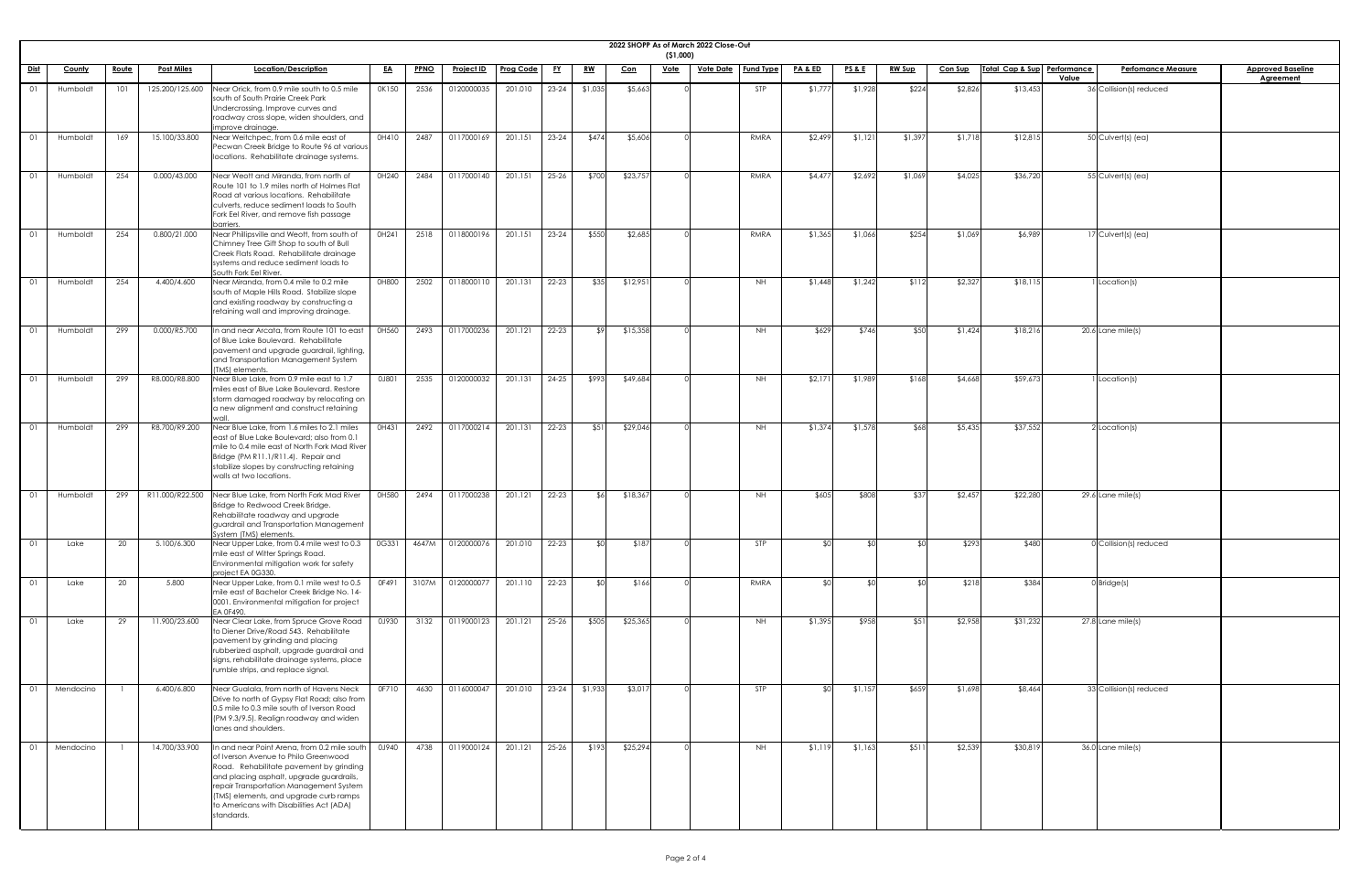|                |               |              |                   |                                                                                                                                                                                                                                                                                                                                   |           |             |                   |           |           |           |            | (51,000)    | 2022 SHOPP As of March 2022 Close-Out |             |                    |                 |               |                |                             |                                    |                                              |
|----------------|---------------|--------------|-------------------|-----------------------------------------------------------------------------------------------------------------------------------------------------------------------------------------------------------------------------------------------------------------------------------------------------------------------------------|-----------|-------------|-------------------|-----------|-----------|-----------|------------|-------------|---------------------------------------|-------------|--------------------|-----------------|---------------|----------------|-----------------------------|------------------------------------|----------------------------------------------|
| <u>Dist</u>    | <b>County</b> | <u>Route</u> | <b>Post Miles</b> | Location/Description                                                                                                                                                                                                                                                                                                              | <u>EA</u> | <u>PPNO</u> | <u>Project ID</u> | Prog Code | <u>FY</u> | <u>RW</u> | <u>Con</u> | <u>Vote</u> | <u>Vote Date</u>   Fund Type          |             | <b>PA &amp; ED</b> | <u>PS&amp;E</u> | <b>RW Sup</b> | <u>Con Sup</u> | Total Cap & Sup Performance | <b>Perfomance Measure</b><br>Value | <b>Approved Baseline</b><br><b>Agreement</b> |
|                | Mendocino     |              | 33.700/R51.000    | Near the Mendocino community, from<br>south of Philo Greenwood Road to north of<br>Little Lake Road. Rehabilitate pavement,<br>upgrade guardrail, and replace rumble                                                                                                                                                              | 0H600     | 4697        | 0117000240        | 201.121   | $23 - 24$ | \$38      | \$27,321   |             |                                       | NH          | \$701              | \$900           | \$11          | \$2,502        | \$31,573                    | 34.3 Lane mile(s)                  |                                              |
| O <sub>1</sub> | Mendocino     |              | 42.300/42.500     | Near Albion, at Navarro Ridge Road.<br>Improve drainage, restore eroded slopes<br>and channels, widen shoulders, and repair<br>roadway.                                                                                                                                                                                           | 0E940     | 4616        | 0115000048        | 201.150   | 22-23     | SOI.      | \$2,167    |             |                                       | <b>NH</b>   |                    | \$226           |               | \$742          | \$3,135                     | Location(s)                        |                                              |
| - 01           | Mendocino     |              | 59.700            | Near Fort Bragg, at Hare Creek Bridge No.<br>10-0175. Upgrade bridge rails and widen to<br>make standard.<br>(G13 Contingency)                                                                                                                                                                                                    | 0E111     | 4588B       | 0115000109        | 201.112   | $23-24$   | \$2,500   | \$0        |             |                                       | HBRR-S      | \$2,77             | \$2,979         | \$183         | ≮∩             | \$8,432                     | 868.0 Linear feet rail             |                                              |
|                | Mendocino     |              | 87.900/105.600    | Near Leggett, from north of Rockport Street<br>to Route 101 (PM 87.85/105.580).<br>Rehabilitate pavement and upgrade<br>guardrail and Transportation Management<br>System (TMS) elements.                                                                                                                                         | 0H590     | 4696        | 0117000239        | 201.121   | $22 - 23$ | \$456     | \$21,791   |             |                                       | NH          | \$531              | \$726           | \$133         | \$1,865        | \$25,502                    | $\overline{30.9}$ Lane mile(s)     |                                              |
|                | Mendocino     | -20          | 33.300/33.400     | Near Ukiah, from North Calpella<br>Overcrossing to 0.5 mile east of County<br>Road 144 at Russian River Bridge and<br>Overhead No. 10-0182 and Redwood<br>Valley Undercrossing No. 10-0183. Mitigation<br>project for onsite revegetation and<br>monitoring for project EA 0E090.                                                 | OE091     | 4587M       | 0121000081        | 201.110   | $24 - 25$ | ו∩≯       | \$585      |             |                                       | <b>RMRA</b> |                    | \$242           |               | \$400          | \$1,227                     | $0$ Bridge(s)                      |                                              |
|                | Mendocino     | 101          | 10.800/11.200     | Near Hopland, from north of Feliz Creek<br>Bridge to north of First Street. Upgrade<br>facilities to Americans with Disabilities Act<br>(ADA) standards, rehabilitate pavement,<br>and upgrade signs, guardrail, and<br>Transportation Management System (TMS)<br>elements.                                                       | 0H140     | 4675        | 0117000115        | 201.361   | $24 - 25$ | \$393     | \$10,828   |             |                                       | NH          | \$1,522            | \$1,300         | \$864         | \$998          | \$15,905                    | 18 Curb ramp(s)                    |                                              |
| 01             | Mendocino     | 101          | 21.000/28.600     | n and near Ukiah, from north of Robinson<br>Creek Bridge to Pomo Lane Undercrossing.<br>Rehabilitate roadway, upgrade guardrail,<br>lighting, and Transportation Management<br>System (TMS) elements, and apply High<br>Friction Surface Treatment (HFST).                                                                        | 0H570     | 4695        | 0117000237        | 201.122   | $24 - 25$ | \$46      | \$44,236   |             |                                       | <b>NH</b>   | \$473              | \$1,150         | \$48          | \$2,846        | \$48,799                    | 25.0 Lane mile(s)                  |                                              |
|                | Mendocino     | 101          | 27.400            | Near Ukiah, at the Ukiah Maintenance<br>Station (MS); also on Route 128 near<br>Boonville, at the Boonville MS (PM R28.2).<br>Repair or replace existing maintenance<br>station buildings, install new bulk fuel tank<br>at Ukiah MS, and upgrade storage bin unit<br>at Boonville MS.                                            | 0K010     | 7028        | 0119000131        | 201.352   | $25 - 26$ | \$29      | \$2,573    |             |                                       | ST-CASH     | \$1,070            | \$1,708         | \$197         | \$1,426        | \$7,003                     | $2$ Location(s)                    |                                              |
|                | Mendocino     | 101          | 30.800/R33.800    | Near Ukiah, from Route 20 to 0.1 mile south<br>of Uva Drive/North State Street. Construct<br>median barrier.                                                                                                                                                                                                                      | 0K310     | 4751        | 0120000062        | 201.010   | $22 - 23$ | \$28      | \$6,312    |             |                                       | STP         | \$682              | \$941           | \$66          | \$1,028        | \$9,057                     | 30 Collision(s) reduced            |                                              |
| - 01           | Mendocino     | 101          | R33.700/R43.200   | Near Willits, from 1.1 miles north of West<br>Road to 0.6 mile south of Haehl Creek<br>Bridge. Rehabilitate pavement, replace<br>concrete median barrier, rehabilitate<br>drainage systems, and upgrade guardrail,<br>signs, lighting, and Transportation<br>Management System (TMS) elements.                                    | 0H160     | 4677        | 0117000117        | 201.121   | $22 - 23$ | \$39      | \$47,888   |             |                                       | <b>NH</b>   | \$561              | \$910           | \$33          | \$3,457        | \$52,888                    | $37.5$ Lane mile(s)                | Dec-2021 / SHOPP-P-2122-03B                  |
|                | Mendocino     | 101          | 41.200/R42.800    | Near Willits, from north of Black Bart Road to<br>north of Waterplant/Grider Road. Construct<br>concrete median barrier and retaining wall,<br>upgrade guardrail, and make intersection<br>improvements.                                                                                                                          | 0K410     | 4752        | 0120000081        | 201.010   | $23 - 24$ | \$61      | \$10,658   |             |                                       | <b>STP</b>  | \$1,71             | \$2,489         | \$194         | \$1,789        | \$16,910                    | 10 Collision(s) reduced            |                                              |
| 01             | Mendocino     | 101          | 41.200            | Near Willits, at the Ridgewood Grade Weigh<br>Station. Install new Weigh-In-Motion (WIM)<br>facility, restore existing weigh station<br>concrete scale pad and rehabilitate<br>asphalt pavement ramps, lanes and<br>parking, upgrade and extend guardrail,<br>upgrade lighting and Roadside Weather<br>Information System (RWIS). | 0H660     | 4698        | 0117000248        | 201.321   | $23 - 24$ | \$10      | \$2,317    |             |                                       | ST-CASH     | \$449              | \$720           | \$17          | \$697          | \$4,210                     | I Location(s)                      |                                              |
|                | Mendocino     | 101          | 49.000/55.100     | Near Willits, from 0.6 mile north of Upp<br>Creek Bridge to 2.6 miles north of Ryan<br>Creek Road. Rehabilitate pavement and<br>upgrade guardrail and signs.                                                                                                                                                                      | 0H170     | 4678        | 0117000119        | 201.121   | $23 - 24$ | \$16      | \$10,203   |             |                                       | NH          | \$886              | \$814           | \$27          | \$2,217        | \$14,163                    | 14.1 Lane mile(s)                  |                                              |

| $\frac{1}{\text{ine}}$ |
|------------------------|
|                        |
|                        |
|                        |
|                        |
|                        |
|                        |
|                        |
|                        |
|                        |
|                        |
|                        |
|                        |
|                        |
|                        |
|                        |
|                        |
|                        |
|                        |
|                        |
|                        |
|                        |
|                        |
|                        |
|                        |
|                        |
|                        |
|                        |
|                        |
|                        |
| 2122-03B               |
|                        |
|                        |
|                        |
|                        |
|                        |
|                        |
|                        |
|                        |
|                        |
|                        |
|                        |
|                        |
|                        |
|                        |
|                        |